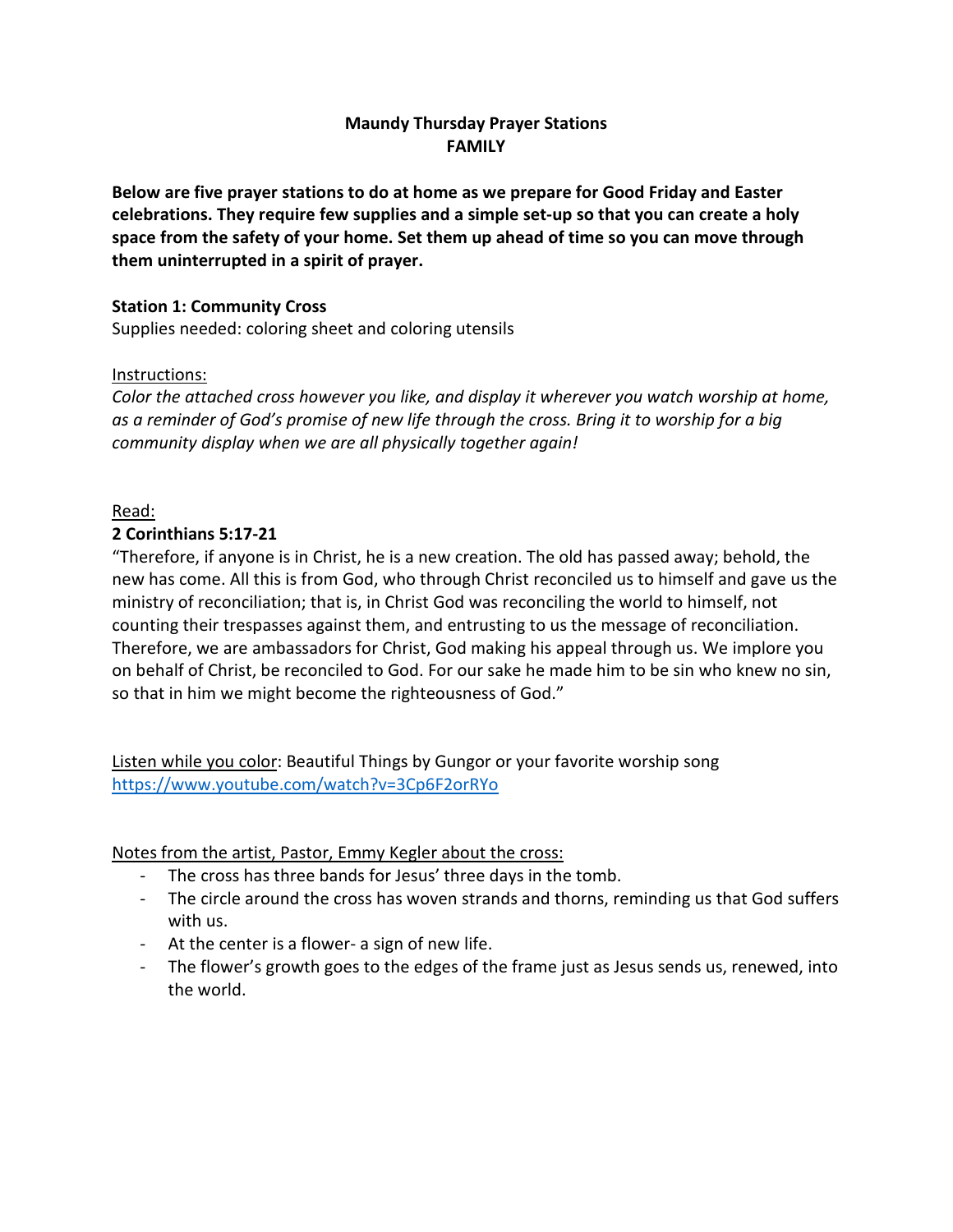

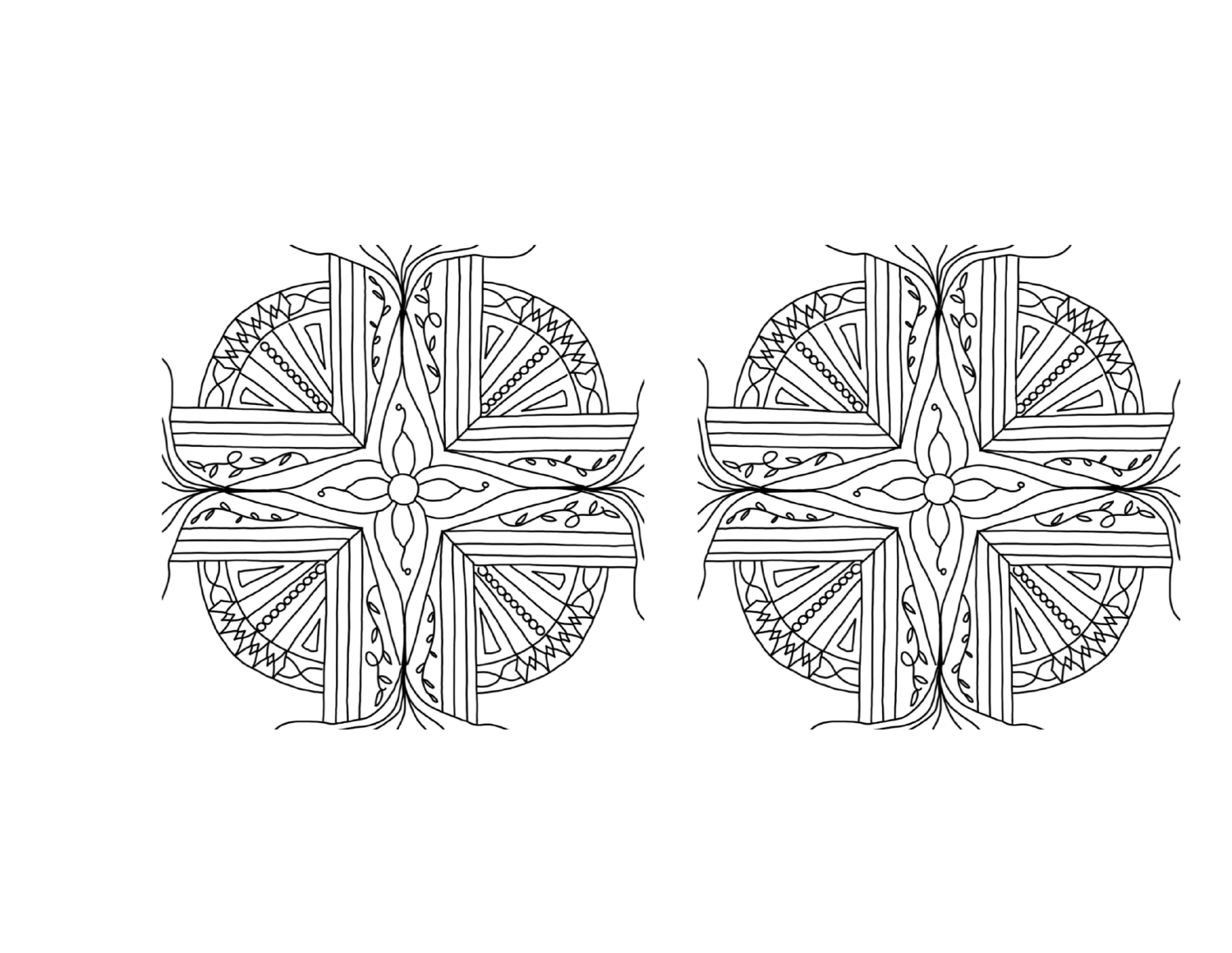## **Station 2: Prayers pleasing to God**

Supplies needed: incense or a good-smelling candle

## Read:

# **Ezekiel 20:40-44**

"For on my holy mountain, the mountain height of Israel, declares the Lord God, there all the house of Israel, all of them, shall serve me in the land. There I will accept them, and there I will require your contributions and the choicest of your gifts, with all your sacred offerings. As a pleasing aroma I will accept you, when I bring you out from the peoples and gather you out of the countries where you have been scattered. And I will manifest my holiness among you in the sight of the nations. And you shall know that I am the Lord, when I bring you into the land of Israel, the country that I swore to give to your fathers. And there you shall remember your ways and all your deeds with which you have defiled yourselves, and you shall loathe yourselves for all the evils that you have committed. And you shall know that I am the Lord, when I deal with you for my name's sake, not according to your evil ways, nor according to your corrupt deeds, O house of Israel, declares the Lord God."

### Instructions:

*Israel rebelled. Israel sinned against God. And yet God still promised to restore them and to gather them again from all of the places they had been scattered. There would be a day of judgement, but out of God's mercy and care, God will restore.*

*In Holy Week, as we prepare for Good Friday, we recognize that we also have rebelled and sinned against God. We deserve judgement. But out of God's abundant love and care for us, he sends his son, Jesus Christ, to take on the cross for our sins, and to reconcile us back to God, not on our own but only through Jesus. God restores.*

*Say a prayer of confession for the ways you have rebelled against the love of God and not loved your neighbor (or your family member during this time of quarantine) as you should. As you*  light your incense or candle, watch the smoke rise up toward God, and pray that your *confession, offering, and sacrifice be pleasing to God.*

#### **Psalm 141:1-2**

- O Lord, I call upon you; hasten to me!
- Give ear to my voice when I call to you!
- Let my prayer be counted as incense before you,
	- and the lifting up of my hands as the evening sacrifice!

#### **Genesis 8:21-22**

"Then Noah built an altar to the Lord, and took of every clean animal and of every clean bird, and offered burnt offerings on the altar. And when the Lord smelled the pleasing odor, the Lord said in his heart, 'I will never again curse the ground because of humankind, for the inclination of the human heart is evil from youth; nor will I ever again destroy every living creature as I have done.'"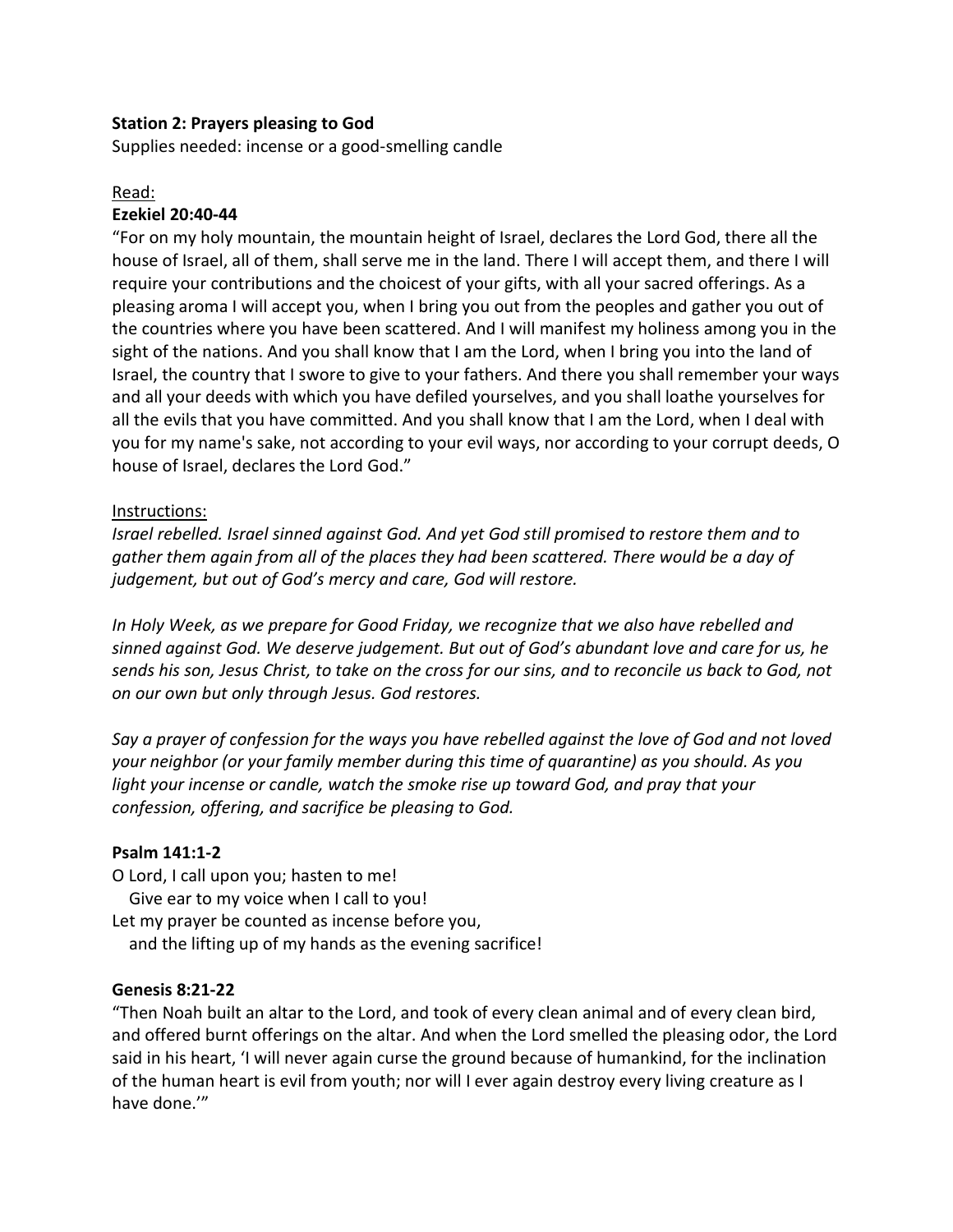### **Station 3: Foot-washing**

Supplies need: bowl of water and a towel

## Read:

## **John 13:1-15**

Now before the Feast of the Passover, when Jesus knew that his hour had come to depart out of this world to the Father, having loved his own who were in the world, he loved them to the end. **<sup>2</sup>**During supper, when the devil had already put it into the heart of Judas Iscariot, Simon's son, to betray him, **<sup>3</sup>** Jesus, knowing that the Father had given all things into his hands, and that he had come from God and was going back to God, **<sup>4</sup>** rose from supper. He laid aside his outer garments, and taking a towel, tied it around his waist. **<sup>5</sup>** Then he poured water into a basin and began to wash the disciples' feet and to wipe them with the towel that was wrapped around him. **<sup>6</sup>**He came to Simon Peter, who said to him, "Lord, do you wash my feet?" **<sup>7</sup>** Jesus answered him, "What I am doing you do not understand now, but afterward you will understand." **<sup>8</sup>** Peter said to him, "You shall never wash my feet." Jesus answered him, "If I do not wash you, you have no share with me." **<sup>9</sup>** Simon Peter said to him, "Lord, not my feet only but also my hands and my head!" **<sup>10</sup>** Jesus said to him, "The one who has bathed does not need to wash, except for his feet, but is completely clean. And you are clean, but not every one of you." **<sup>11</sup>** For he knew who was to betray him; that was why he said, "Not all of you are clean." **<sup>12</sup>** When he had washed their feet and put on his outer garments and resumed his place, he said to them, "Do you understand what I have done to you? **<sup>13</sup>** You call me Teacher and Lord, and you are right, for so I am. **<sup>14</sup>** If I then, your Lord and Teacher, have washed your feet, you also ought to wash one another's feet. **<sup>15</sup>** For I have given you an example, that you also should do just as I have done to you.

## Instructions:

*Foot washing has become a symbol of Jesus' servant ministry on earth. Washing his disciples' feet was a dirty job. It was unexpected. It was a humbling. Indicative of the great sacrificial love he would display on the cross. And now Jesus teaches his disciples that to love one another is to serve one another.* 

*Taking the bowl, wash the feet of another member of your family as a sign of forgiveness and reconciliation between you, as well as a sign of the life of service Christ calls us to. May we come to know that the greatest among us must be the servant to all.*